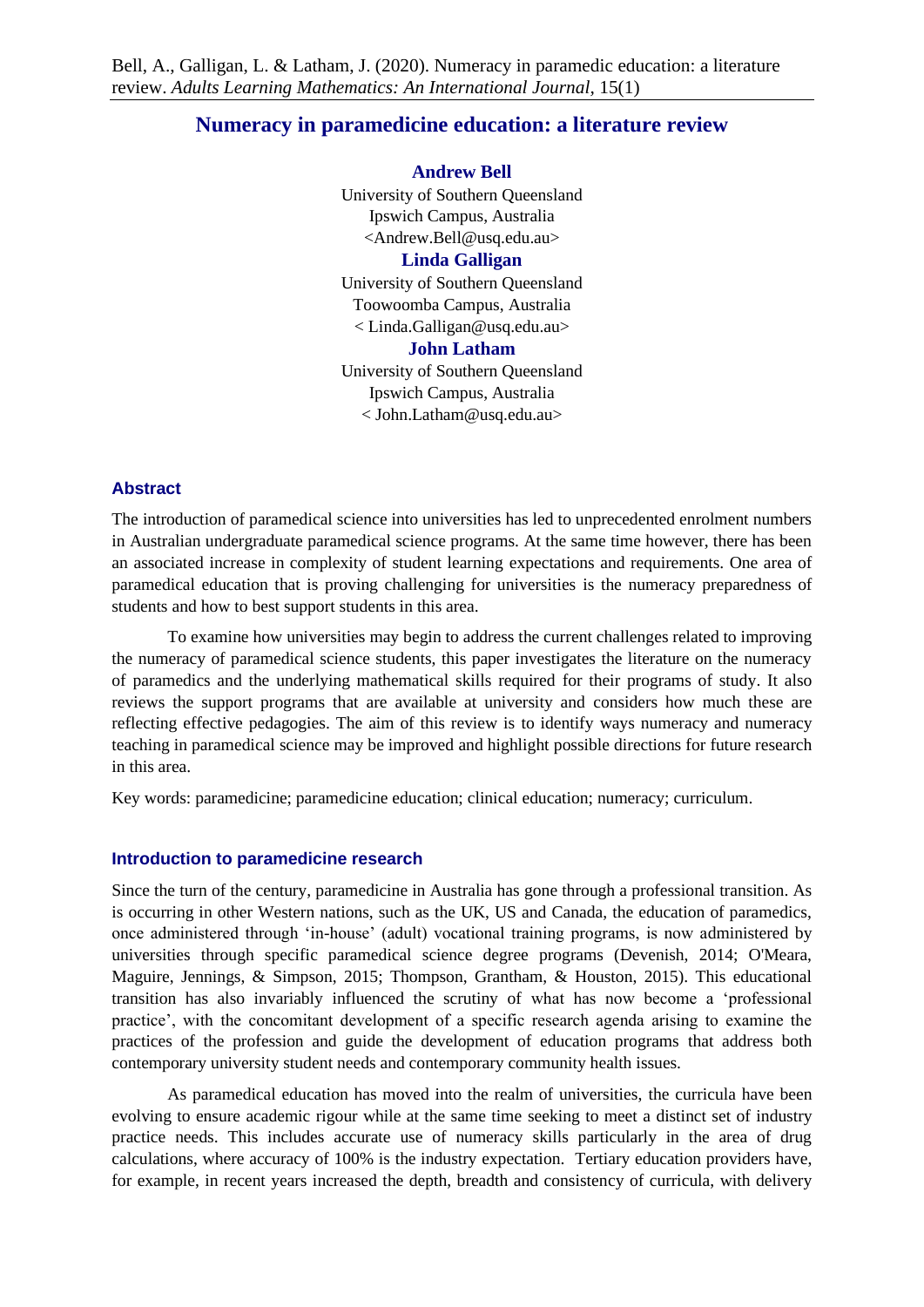by subject experts who have training in education and applied clinical health (Thompson et al., 2015). Indeed, the introduction of paramedical science into universities and the ongoing development of curricula to address contemporary health and education needs has led to unprecedented enrolment numbers in Australian undergraduate paramedical science programs (Thompson et al., 2015). Recent research suggests that the commencing paramedical science student population is dominated by young adults under 25 years of age, with a high proportion of dual qualified students, whether studying concurrently with nursing or those who have qualifications from previous tertiary studies (Hallam et al., 2016; Laing, Devenish, Lim, & Tippett, 2014; O'Meara, Williams, Dicker, & Hickson, 2014; Williams et al., 2013; Williams, Fielder, Strong, Acker, & Thompson, 2015). The authors have also observed that there is also a smaller population of students that are returning to study as mature aged students or transferring from allied industries such as nursing. With this increase in student numbers, however, there has been an associated increase in complexity of student learning expectations and requirements, and the related challenges of producing work-ready graduates within traditional academic curricula frameworks. Indeed, one area of paramedical education that is proving challenging for universities is the numeracy readiness of students and related numeracy education.

In the development of mathematics-related curricula for paramedical science, some educational elements that have proved successful in other areas of health care areas may also be applied to paramedicine education as there are many parallels between these other areas and paramedic practice. For example, like other medical professionals, paramedics perform a range of physically invasive treatments to their patients, such as drug administration which involves a degree of applied numeracy and associated drug calculation error risk (Bell & Latham, 2018). At the same time, however, the context in which paramedics operate is relatively unique and this means there is also a need to design curricula that recognises and responds to this unique context. For example, while most other disciplines are predominantly seen as 'in-hospital' based, paramedicine is unique in that it embodies 'pre-hospital' clinicians (Williams & Webb, 2015). This 'pre-hospital' context means the pressures on paramedics differ from those of other health care professionals. In treating patients, paramedics are frequently required to make rapid decisions under time critical, high-pressure circumstances where delay in treatment could have adverse effects for the patient. In this uncontrolled, dynamic environment, distractions such as bystanders, loud noise, poor lighting and other situational stresses are also often compounding factors, and diagnostic information, clinical support and resources may be limited (K. J. Eastwood, Boyle, Kim, Stam, & Williams, 2015; Williams et al., 2015). In the administration of drugs in the applied pre-hospital setting, such as the side of the road at a motor vehicle incident, calculations involving the use of set formulae are regularly performed without the aid of a calculator; and mistakes in the dose/volume can be the difference between life and death of the patient, or may lead to the unnecessary prolonging of pain (Bell & Latham, 2018).

The need to develop specialised curricula and a separate research agenda that reflect the nuances of the field which are distinct from, but complementary to, other medical disciplines has been recognised internationally through efforts to advance out-of-hospital and educational research agendas in Australia, Europe and North America (Devenish, 2014; O'Meara, 2011; O'Meara et al., 2015). Compared to other health professions, however, that have developed distinct bodies of professional knowledge and theory to help guide their members, the literature relating to paramedical education and practice is still in its infancy. This immature educational development includes the use of numeracy in the clinical setting and its ongoing development is seen as an essential component of the skill set of a professional paramedic. To examine how universities may begin to address the current challenges related to improving the numeracy of paramedical science students, this paper investigates the literature on the numeracy of paramedics and the underlying mathematical skills required, and reviews what programs are available at university and how much these are reflecting effective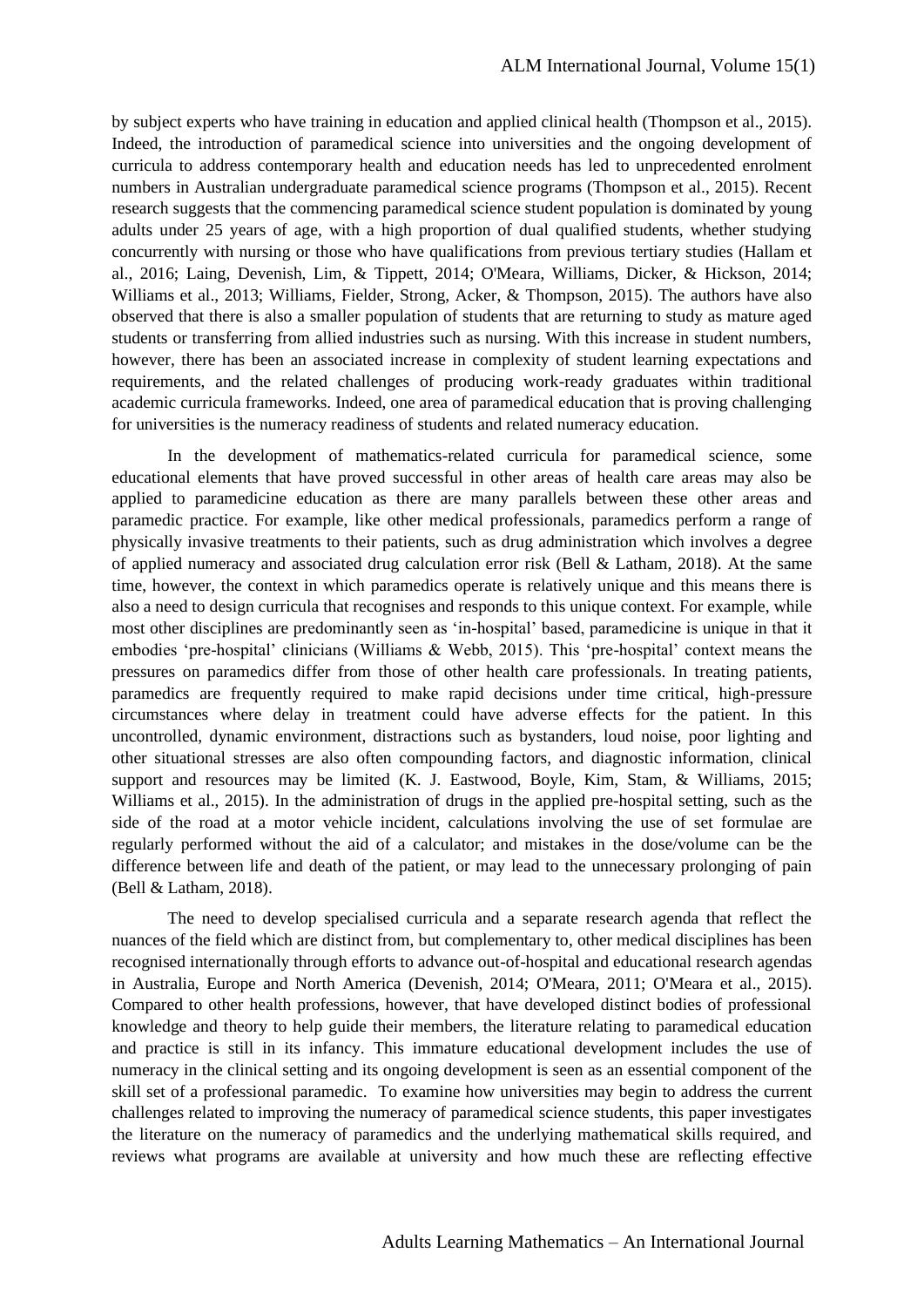pedagogies. The aim of this review to identify how numeracy and numeracy teaching in paramedical science may be improved, thus highlighting directions for future research in this area.

#### **Numeracy skills of paramedics**

Numeracy is an umbrella term that means to be literate in mathematics (Wilkins, 2016). While the words *mathematics* and *numeracy* are often used interchangeably, they are not the same thing. Evans, Wedege & Yasukawa, (2013) contend that it is not easy to discriminate between the different notions of numeracy and that in fact numeracy can provide a connection between mathematics and adult life. Dalby (2017) also concludes that numeracy does not refer to just a simplified presentation of mathematics but is defined further by the way a person utilises it. Johnston states (1994, p. 34), "numeracy is a critical awareness which builds bridges between mathematics and the real world, with all its diversity… In this sense … there is no particular 'level' of mathematics associated with [numeracy]". In the academic context, teaching numeracy thus requires that students are able to, in a given situation (such as a paramedical scenario), choose suitable mathematics to use and at the appropriate level as required by the context/situation, apply the mathematics competently and confidently, and ensure that the solution fits the situation (Galligan, 2011; Wilkins, 2016).

To be effective health care workers, paramedics must feel confident in their abilities to work in highly stressful and unpredictable scenarios; and this includes being able to accurately complete mathematical calculations whilst under pressure. Indeed, while it has been acknowledged that nurses need to be numerate under pressure (Coben et al., 2008), paramedics' numeracy is more specific in a time critical, high stress decision making environment (Bell & Latham, 2018). Laying the groundwork in numeracy during the undergraduate programs thus plays a crucial role in preparing paramedics for professional practice. Paramedicine education programs need to ensure students are able to successfully negotiate medical calculations by applying a range of basic mathematics skills, including mental operations (addition, subtraction, multiplication, and division), fractions, percentages and decimals, ratios and proportions, algebra, unit conversions and worded problems. The poor performance in mathematical calculations demonstrated by practicing paramedics and paramedical science students indeed highlights a need for greater – and potentially more effectively designed – mathematics education during undergraduate paramedical science degrees (Boyle & Eastwood, 2018).

An ability to accurately perform mathematical calculations without assistance from technology or calculation tools, as well as in a manner that is appropriate to the situation is an essential skill for all health professionals undertaking patient management. Indeed, the inability to perform accurate calculations may result in a compromise of patient safety, potentially leading to an under-dosing, over-dosing, or a major adverse event, such as death. As with other areas of health care, mathematical calculations are a fundamental component of paramedic practice, used to determine, for example, factors such as joules for defibrillation, endotracheal tube size, fluid resuscitation volumes, laryngeal mask size, and dosage requirements as based on a person's age, weight, or vital signs (Boyle & Eastwood, 2018; K. J. Eastwood et al., 2015). It is assumed that when paramedics administer drugs to patients, their drug dosage calculation are always 100% accurate (K. Eastwood, Boyle, & Williams, 2012); however the often uncontrolled and dynamic conditions within which paramedics typically operate can complicate the ability to provide accurate assessments as high stress environments can exacerbate mathematical deficiencies (K. J. Eastwood et al., 2015). For these reasons it is critically important that students studying paramedical science achieve mastery over the mathematics required to perform paramedical-related calculations, as well as confidence in applying the mathematics appropriately as required by the situation. Goliath (2007), concludes that champions of mastery learning such as Keller and Bloom consider that learners benefit maximally from instruction under conditions of good, qualitative instruction that is varied in relation to the learners' pace. Furthermore,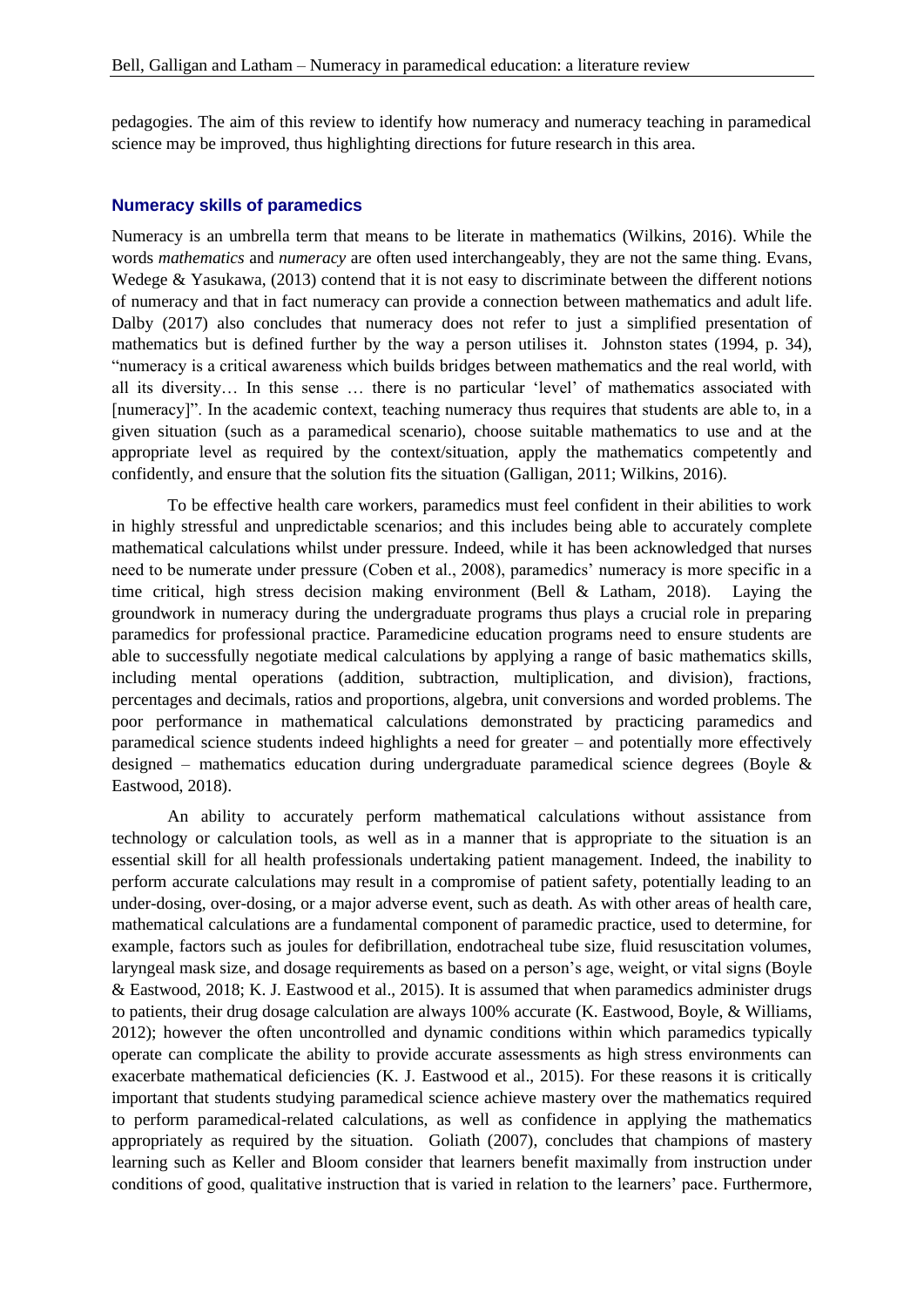although calculation aides or aide-memoire (such as calculators, mobile phones, calculation charts and paediatric tapes) may be used to support mathematical calculations, paramedics in the field regularly encounter situations where these aides may not be readily accessible or suitable (Bell  $\&$  Latham, 2018; Boyle & Eastwood, 2018). As such, paramedics need to be able to conduct mathematical calculations without computational aides and to high standards of accuracy.

Despite the central role that numeracy plays in delivering sound patient care in paramedical practice, research conducted both locally and internationally has revealed alarmingly low levels of accuracy in the unaided mathematical calculations performed by paramedics and paramedical science students (Bernius, Thibodeau, Jones, Clothier, & Witting, 2008; Boyle & Eastwood, 2018; K. Eastwood et al., 2012; K. J. Eastwood, Boyle, & Williams, 2009; Hubble, Pascal, & Sanders, 2000; Leblanc, Mcarthur, King, & Lepine, 2005). Such research has found that calculation errors are among the most prominent medication errors in paramedic science (Crossman, 2009). In fact, it has been suggested that in a classroom setting, calculation and drug administration errors are likely to occur in up to half of all dosage calculations (Boyle & Eastwood, 2018; K. Eastwood et al., 2012). Such findings indeed highlight a problem in the paramedical science discipline, particularly when compared to research from other health fields, such as nursing, where, for example, research has concluded that there is little evidence that medication errors in nursing practice are caused by errors in calculation (Sneck, Saarnio, Isola, & Boigu, 2016; Wright, 2010).

While dosage errors in paramedic practice may be a result of the high pressure environments in which paramedics operate, research has shown that such errors may also be a result of factors that include skills decay in practicing paramedics (the loss of the ability to undertake manual calculations over time) (Boyle & Eastwood, 2018), pessimistic attitudes towards mathematics (K. Eastwood et al., 2012; K. J. Eastwood et al., 2015) and confidence (Harris et al., 2017). In many cases, such pessimistic attitudes and confidence – or lack thereof – can manifest as a result of mathematics anxiety. Mathematics anxiety is a well-documented occurrence across science and health disciplines both at the university and practice level (Bull, 2009; Choudhary & Malthus, 2017; Glaister, 2007; Williams & Davis, 2016). It is a feeling of tension, apprehension, or fear that not only interferes with mathematics performance (for example it can lead to poor performance on mathematics achievement tests), but it can also have a profound, negative impact on the acquisition and comprehension of new information (Ashcroft, 2002; Caffey, Crane, & Ireland, 2016; Hembree, 1990) and has been found to contribute to medication errors conducted in practice (Bull, 2009; Caffey et al., 2016; Choudhary & Malthus, 2017; Glaister, 2007; McMullan, Jones, & Lea, 2012; Williams & Davis, 2016). From a paramedical science perspective, research has found that dosage and ratio calculations are two aspects of practice that students feel most anxious about (Caffey et al., 2016); and one of the biggest fears paramedic students have regarding the commencement of a career in paramedicine is making a clinical mistake (Holmes, Jones, Brightwell, & Cohen, 2017).

Perhaps one of the most worrying findings to emerge from research investigating numeracy in paramedic practice and paramedicine education is the finding that the majority of mathematical errors result from a fundamental lack of understanding of mathematics (Boyle & Eastwood, 2018; K. Eastwood et al., 2012; K. J. Eastwood et al., 2015; K. J. Eastwood et al., 2009). This means that these errors are not simply random errors that may occur when one is distracted (such as basic computational errors in addition, subtraction, multiplication and division). Instead, they arise from either the inability to formulate an equation (conceptual errors) or the inability to operate an equation (arithmetic errors). This further means that by their very nature – as a product arising from lack of mathematical understanding – these errors will occur every time a calculation is attempted (K. J. Eastwood et al., 2015).

Such findings highlight an insufficient level of understanding of basic mathematical principles across the paramedical science discipline. Yet, from an Australian context, perhaps these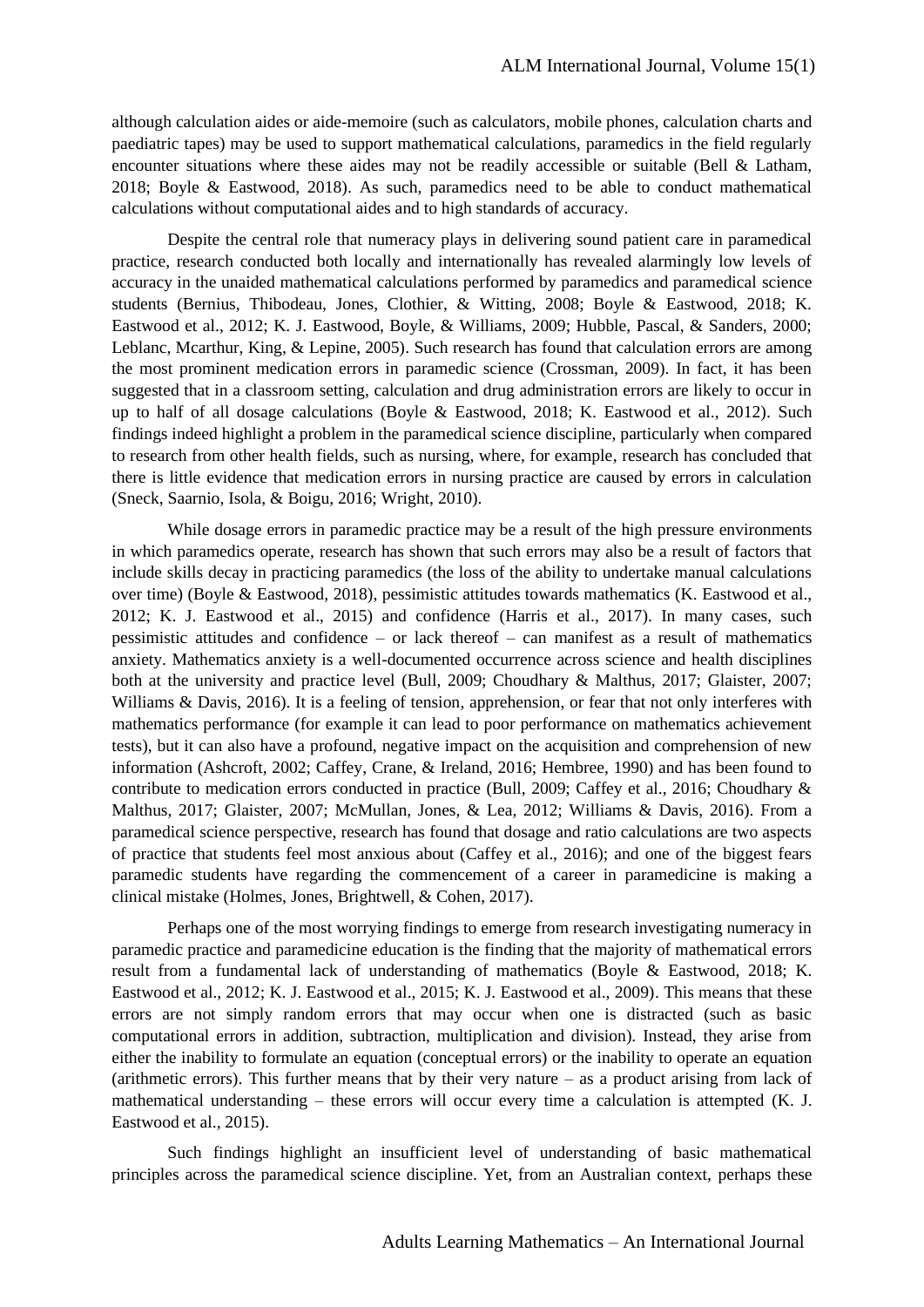results are not surprising given that most universities in Australia do not have mathematics as a prerequisite for entry into their paramedical science degrees. Of the fifteen universities that offer a degree program in paramedical science in Australia, eleven do not have mathematics as a pre-requisite; and while two other universities do include mathematics as a pre-requisite, it is only included in a list of subjects from which students choose their pre-requisites, meaning they do not actually have to select final year high school mathematics as a pre-requisite. In a small number of the degrees, mathematics is listed as a recommended subject (a subject in which students are recommended to have a passing grade prior to enrolment in the degree), assumed knowledge (a subject that a student is assumed to have passed in completing their year 11 and 12 high school certificate or Australian Tertiary Admission Rank) or as a subject which students should consider undertaking a bridging course prior to commencing their degree program. This means, given the current lack of emphasis being placed on the numeracy skills of potential degree candidates, there is potentially a large proportion of students who enter paramedicine degrees without a sufficient and current mathematics skillset.

As universities generally seem to assume that students entering their paramedicine programs will have some knowledge of mathematics beyond the basics, courses within these programs tend to focus more on further building on those assumed skills rather than re-teaching the basics (Bell & Latham, 2018). For students without those assumed, basic mathematics skills, it is often difficult to 'catch up' and disengagement and potential attrition from the program are inevitable consequences. Further compounding the problem is the apparent disconnect between students' belief in their own mathematical abilities and their actual mathematical abilities, with many students overestimating their calculation abilities (K. Eastwood et al., 2012; K. J. Eastwood et al., 2015). This overestimation of one's abilities potentially inhibits that person from being receptive to suggestions that they need to improve their skills or be involved in continued maintenance of those skills (Bell & Latham, 2018; K. J. Eastwood et al., 2015). In paramedic practice, the overestimation of one's abilities has also been identified as a cause of diagnostic error, as overconfidence can lead to a decreased likelihood of consulting with colleagues, or with utilising tools, protocols or other practice guidelines (Harris et al., 2017).

## **Improving mathematics education in paramedical science**

As the research into paramedical science education is in its infancy, research exploring the design of curricula and pedagogies that address the development of paramedical science students' mathematical competencies are limited. Such research includes a study of the mathematical abilities of first year undergraduate paramedic students, in which K. J. Eastwood et al. (2015) found that the mathematics and drug calculation skills of the students improved significantly after participation in tutorials that were specifically designed to address the identified mathematical deficiencies. In a study investigating subject-related anxiety, Caffey et al. (2016) found that the anxiety students felt about performing simple dosage calculations was significantly reduced when authentic learning contexts such as case studies and simulated debrief sessions were incorporated into the pedagogy. The authors also found that the use of case studies led to increased student interest in, and understanding of the learning materials. In an attempt to help students enhance their mental arithmetic skills, Bell and Latham (2018) designed a mental calculation app that incorporates basic elements of gamification to address the development of a range of mathematical skills, from simple arithmetic through to contextualized applications of drug calculation problem solving utilising Australian industry standard drug therapy protocols. As the app was a support resource and not part of compulsory course content, however, take-up by students was low.

As paramedical science falls within the wider health science field, future research into paramedical science education needs to consider how interventions successfully implemented in the other health science disciplines may be adapted and adopted for use in the paramedical science field.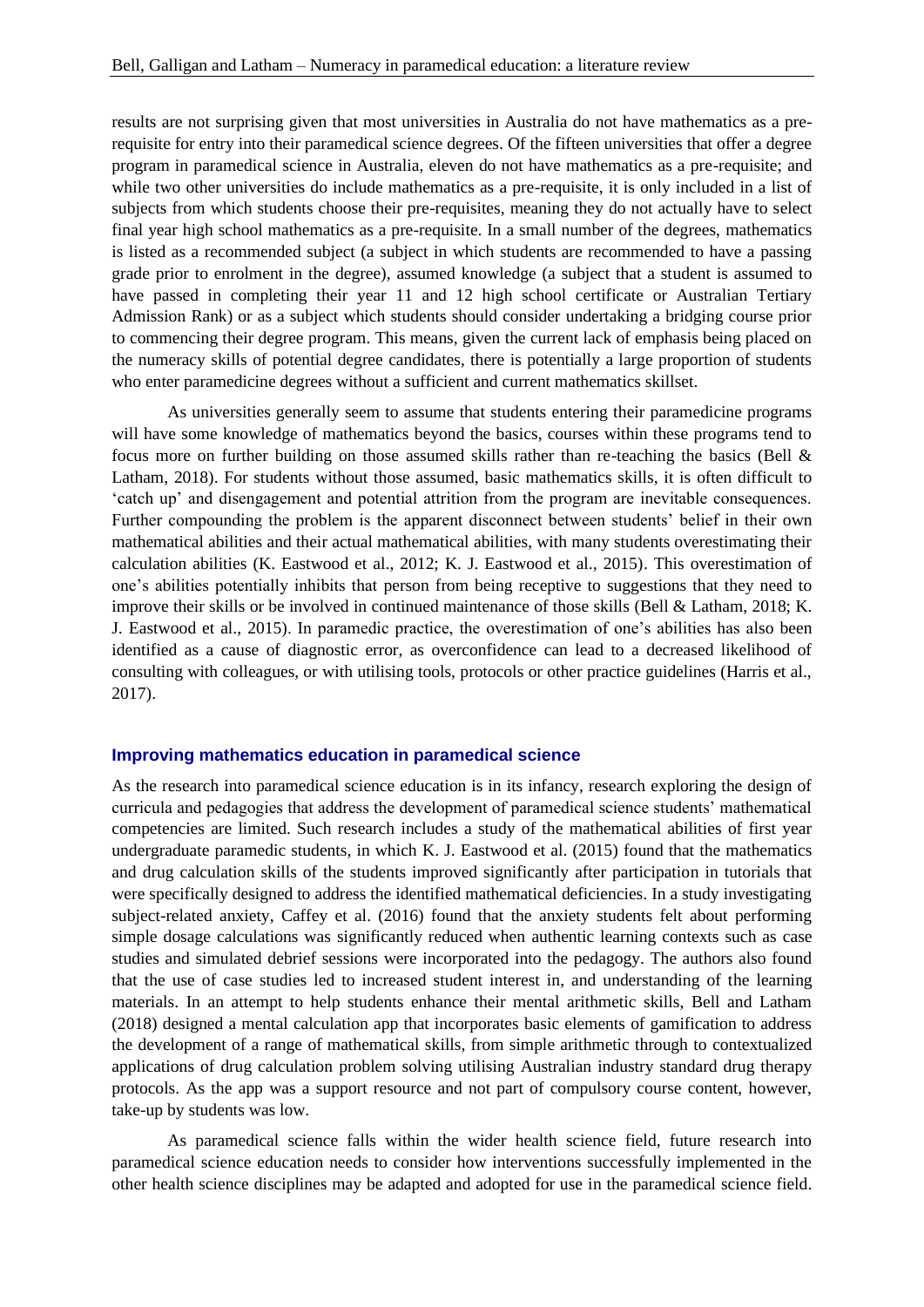Indeed, because of the ongoing challenges universities face across all the health science fields with regards to declining mathematics skillsets and interest, there is significant research in this area in the health sciences (for reviews of the research see: Hunter Revell & McCurry, 2013; Stolic, 2014). While many of the interventions explored in the literature utilise diverse strategies, a number of pedagogical qualities can be seen to consistently contribute to the improvement of student outcomes in mathematics-related skill development. These include adopting a whole-of-curriculum approach where the numeracy needs of students is assessed from entry to the degree program and is characterised by consistency of approach and increase in depth of curricula and assessment and also incorporates active learning strategies into that curriculum, utilising online technologies to support learning (Elliott & Joyce, 2005). This whole-of-curriculum approach has been defined as, "An overall design of the numeracy expected at program level provides for continuity, so that each year level takes into account student autonomy and development, that is, from a high degree of structure or mastery of basic skills, to open inquiry and self-determined guidelines" (Galligan, 2017. p 741). Arguably, these approaches and strategies (a whole-of-curriculum approach, active learning, and online technologies) also need to be applied and explored in the paramedicine context and thus need to become a focus of future research and intervention design in paramedical science education.

In developing pedagogies to increase mathematical competence, research in the broader health science field has shown that adopting a whole-of-curriculum approach to the teaching of mathematics is more likely to provide a better means of improving applied numeracy skills than onceoff, single interventions that are not linked to the wider degree curriculum (Choudhary & Malthus, 2017; Hunter Revell & McCurry, 2013; Jackson & De Carlo, 2011; Jarvis, Kozuskanich, Law, & McCullough, 2013; Sulosaari, Huupponen, Puukka, Torniainen, & Leino-Kilpi, 2015; van de Mortel, Whitehair, & Irwin, 2014). In adopting a whole-of-curriculum approach, research points to the importance of having a consistent mathematical formula teaching method adopted and demonstrated by all faculty within a given health science program. Such research has found that when mathematics is taught in individual clinical courses with no consistency in teaching methods, each course tends to exist in isolation (Hunter Revell & McCurry, 2013) thus potentially increasing confusion and the propensity for errors, while also reducing opportunities for scaffolding learning and for practicing the methods learned across different scenarios (Choudhary & Malthus, 2017). This does not discount the use of multi-modal, blended learning approaches within individual subjects, but rather indicates that the various modes of delivery are consistently utilised and developed throughout the curriculum.

In delivering a whole-of-curriculum approach, researchers also highlight the importance of teaching mathematics skills early in the curriculum, reinforcing those skills often throughout the curriculum, scaffolding the learning and providing learners with opportunities for reflection (Glaister, 2007; Rainboth & Demasi, 2006; van de Mortel et al., 2014; Zahara-Such, 2013). Ongoing mathematical mastery may be achieved, for example, by making mathematics classes mandatory every semester or through repeated testing of students' competence in numeracy over the course of an entire degree program. Bell and Latham (2018) note that there has been a recent trend towards integrating the numeracy components across all years of university study in an effort to improve student outcomes as few students are in the habit of maintaining their mathematical skills. In enhancing student outcomes and confidence, scaffolding of learning involves starting with simple calculations and anchoring learning in concrete representations, then slowly progressing through more complicated concepts, calculations and more abstract representations of a task. The sense of progression that scaffolding can create in students can thus lead to improved confidence, an increased likelihood that those students will attempt more complex tasks, and improvements in numeracy (Latimer, Hewitt, Stanbrough, & McAndrew, 2017; van de Mortel et al., 2014). To further consolidate their learning and encourage improved confidence in their mathematical abilities, research shows that students need to be provided with opportunities to engage in regular reviews and reflections of their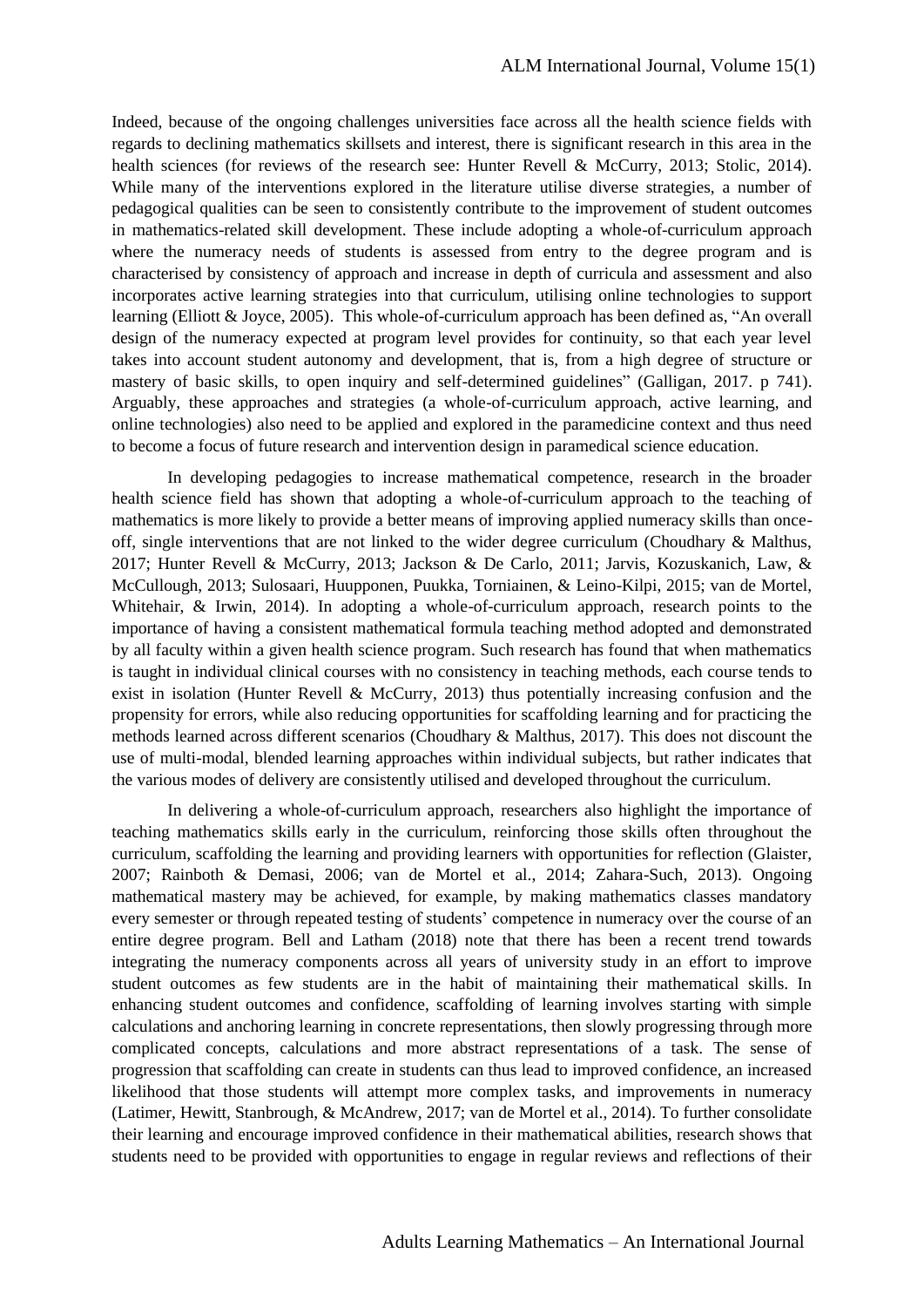learning (Caffey et al., 2016; Shelton, 2016). Such reflection is also an important process of active learning (Andres, 2017).

Also reflecting the wider literature on active learning, which promotes the use of real life examples and authentic experiences to situate learning, research in the health science area similarly emphasises the important role that tailored, contextualised, hands-on approaches to learning can play in improving the mathematical skills of health science students (Caffey et al., 2016; Choudhary  $\&$ Malthus, 2017; Hou, Rego, & Service, 2013; Jarvis et al., 2013; Latimer et al., 2017; Ramjan et al., 2014; Sulosaari et al., 2015; Wright, 2009, 2012; Zahara-Such, 2013). This research suggests that the use of case-based teaching scenarios, real life examples, and simulated medication calculation and problem-solving scenarios that are embedded in authentic clinical practices can help to demonstrate the application of theoretical concepts and increase the relevance of the content to the learner. In addition, as mathematical competence from a professional perspective is situation-bound (contextual) (Dubovi, Levy, & Dagan, 2017; Wright, 2012), it is particularly important that the teaching and learning of mathematics takes place within the context in which it will be practiced. That is, students need to be provided with learning approaches that align mathematics to the ways they will use and experience mathematics in clinical practice, and testing needs to be completed through contextualised calculation tests and assessments rather than traditional 'pen and paper' tests (Hutton et al., 2010; Ramjan et al., 2014; Wright, 2008). Indeed, research has shown that when mathematics in the health science disciplines is situated in the clinical practice environment in which it will be practiced, for example through the use of case studies, students respond more positively to the learning environment, show increased understanding of the effects of medical treatment in real life, and are better equipped to practice decision-making in medication care (Caffey et al., 2016; Coyne, Needham, & Rands, 2013; Sulosaari et al., 2015).

In situating mathematical learning into the contexts in which it will be practiced and concomitantly increasing the propensity for active learning to occur, online technologies are playing an increasingly important role in health science education. Such technologies provide a cost effective and replicable way to enhance realism and improve authenticity in practical classes where opportunities to engage with actual clinical practice would otherwise be limited or unavailable (Clarkson, 2018; Hou et al., 2013). Technologies such as podcasts and videos with flipped classrooms (in which students review an online lecture before the lecture session and come to the classroom to have an interactive session with the teacher), mobile devices with apps, and video games and simulations (part-time trainers, integrated simulators, virtual reality) are all being used to enhance the mathematical education and numeracy skills of undergraduate health science students (e.g. Bell & Latham, 2018; Birt, Moore, & Cowling, 2017; Clarkson, 2018; Coben & Weeks, 2014; Cotta, Shah, Almgren, Macias-Moriarity, & Mody, 2016; Foss et al., 2014; Foss, Mordt, Oftedal, & Løkken, 2013; Huang, Hew, & Lo, 2018; Kay & Kletskin, 2012; McMullan, 2018; Schwartz, 2014).

The use of online simulations and virtual learning spaces, for example, enable learners to develop procedural knowledge in safe, controlled environments that eliminate risk to patients, while also providing students with authentic contexts and realistic visualisation that is integral to contextual learning (Guze, 2015). From a learning perspective, research has shown that the use of online simulations, virtual learning spaces, online practice quizzes and online activities and resources promote active learning (Hunter Revell & McCurry, 2013; Stolic, 2014) and increase propensity for student engagement with the mathematical content of a course (Clarkson, 2018; Hunter Revell & McCurry, 2013; Stolic, 2014). Online resources designed as an intervention to target mathematical concepts and skills have also been found to lead to increases in overall pass rates in medication dosage calculation tests (Mackie & Bruce, 2016), improvements in students' arithmetic skills (Karabag Aydin & Dinc, 2017) and calculation confidence (Ramjan et al., 2014). It has been suggested that that as online technologies empower students to learn at any time, in any environment,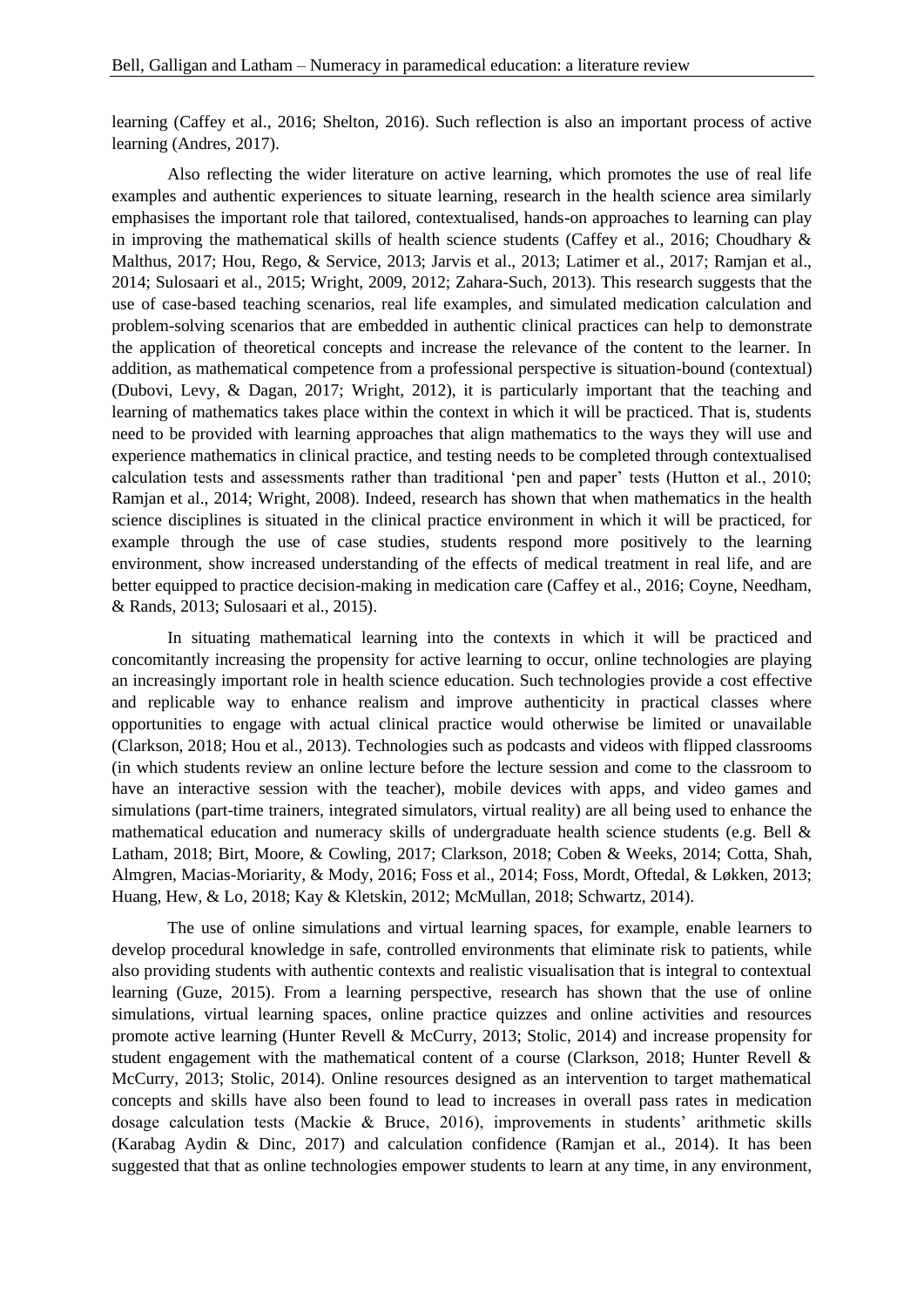and at their own speed, these technologies thus increase success rates by permitting as many repetitions and as much engagement as required (Karabag Aydin & Dinc, 2017; Ramjan et al., 2014). While technology plays an important role in more fully engaging students with mathematics learning in a way that also leads to increased mathematics understanding, research also points out that the most successful pedagogical interventions utilise multi-modal, blended learning approaches where traditional face-to-face lectures and/or tutorials are combined with multiple online, self-directed learning resources (Choudhary & Malthus, 2017; Mackie & Bruce, 2016; Ramjan et al., 2014; Stolic, 2014).

## **Conclusion**

The paramedical science discipline is not alone in needing to address the way mathematics education is approached in its degree programs; across Australia and across all disciplines there has been a general decline in the mathematical preparedness of all students entering universities, with many students embarking on a degree without the fundamental mathematical skills they will need to start their university education (Dalby et al., 2013; Joyce, Hine, & Anderton, 2017; Nicholas, Poladian, Mack, & Wilson, 2015; Varsavsky, 2010). One of the major difficulties with raising the mathematics skill base of a country or region is the under-preparedness in mathematics of incoming students to universities, which subsequently results in low levels of success with university-level mathematics (Rylands & Shearman, 2015; Varsavsky, 2010). Such low levels of success are certainly worrying for health-related degrees, such as paramedical science, where robust mathematical skills are essential to students' future careers and the safety of patients with whom they will potentially come into contact.

The literature exploring mathematics education in the health sciences identifies a number of approaches and strategies that consistently contribute to the improvement of student outcomes in mathematics-related skill development in the health sciences. While these approaches and strategies may already be currently used, either fully or in part, by some paramedicine educators, research into the application of these approaches and strategies in the paramedical context is lacking. Future research into mathematics education in paramedical science thus needs to explore such questions as: How can paramedical numeracy be improved through a whole-of curriculum approach? How can educators implement a consistent and collaborative approach to mathematics education across an entire paramedicine degree and which methods for teaching mathematics might be best suited for this? Which active learning strategies will best promote mathematics success in paramedicine education? How can paramedicine educators provide students with learning approaches that align mathematics to the ways they will use and experience mathematics in clinical practice? How can assessment be modified to reflect this more 'real-life' experience of mathematics (rather than traditional 'pen and paper' tests)? How can online technologies be used to increase and improve the situational or contextual learning of mathematics? And, how can online technologies be used to increase and improve student engagement with mathematics?

This last question – how to improve student engagement in mathematics – is indeed an important research area, as student engagement in mathematics is arguably integral to the development of strong numeracy competency. Yet, while research has focused on the importance of teaching for the contextual application of mathematics, as well as the important role technology plays in supporting contemporary learning experiences, there is a dearth of research specifically examining how improving student engagement in mathematics in health science courses, including paramedicine, can lead to improved student outcomes in numeracy specific to that discipline. Certainly, there exists a need to explore how the often-weak numeracy skills of paramedicine (and other health science) students may be addressed through strategies that increase their engagement in academic numeracy. There also exists a need for the development of innovative pedagogies that utilise active engagement strategies and interactive technologies in the teaching of mathematics to undergraduate paramedicine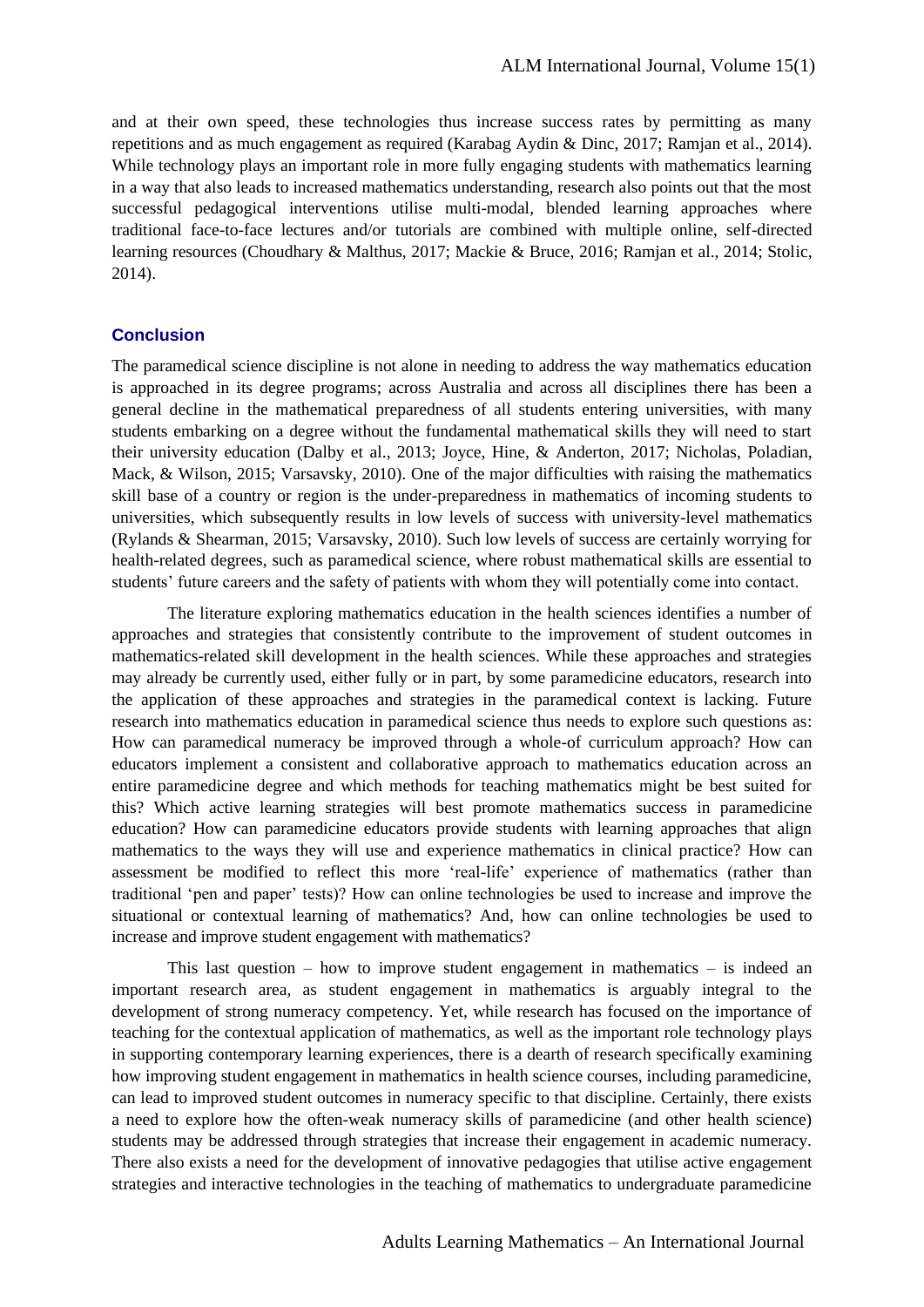students in a way that increases mathematics engagement while also increasing health-related numeracy skills.

Finally, from the wider perspective of academic numeracy, there is also a question around theorising numeracy, as it is arguably still in an untheorized state (Coben, 2006; Craig & Guzmán, 2018). The theorisation of numeracy is important because numeracy has, by and large, not been accomplished despite its prioritisation since the early 2000s as an area of education that 'matters' (Bass, 2003). While there are various explanations as to why numeracy has not been accomplished (see: Craig & Guzmán, 2018), it is important we continue to question and explore why numeracy has developed – or failed to develop – despite its apparent importance and scholars' prolonged attention. In addition, as longstanding debates about how to best teach and organise numeracy skills are increasingly unsettled by the changing communication technologies through which we learn and carry out our day-to-day lives (Hamilton, Hillier, & Tett, 2006), we need to continue to explore how theory can positively inform practice and vice versa. As argued by Craig and Guzmán (2018), a dialogic relationship between developing programs and theorizing can exist productively, playing a role in advancing our thinking and in disrupting our common-sense conceptualizations that arguably lead to stagnation.

## **Acknowledgements**

Funded and supported by the University of Southern Queensland through the Office for the Advancement of Learning and Teaching.

#### **References**

- Andres, H. P. (2017). Active teaching to manage course difficulty and learning motivation. *Journal of Further and Higher Education*, 1-16.
- Ashcroft, M. H. (2002). Math anxiety: Personal, educational, and cognitive consequences. *Current Directions in Psychological Science, 11*(5), 181-185.
- Bass, H. (2003). What have we learned. . . and have yet to learn? In B. Madison & L. A. Steen (Eds.), *Quantitative literacy: Why numeracy matters for schools and colleges* (pp. 247-249). Princeton, NJ: The National Council on Education and the Disciplines.
- Bell, A., & Latham, J. (2018). Design of a mental calculation app for paramedic students. *Journal of Academic Language & Learning, 12*(1), a227-a238.
- Bernius, M., Thibodeau, B., Jones, A., Clothier, B., & Witting, M. (2008). Prevention of pediatric drug calculation errors by prehospital care providers. *Prehospital Emergency Care, 12*(4), 486-494.
- Birt, J., Moore, E., & Cowling, M. (2017). Improving paramedic distance education through mobile mixed reality simulation. *Australasian Journal of Educational Technology, 33*(6), 69-83.
- Boyle, M. J., & Eastwood, K. (2018). Drug calculation ability of qualified paramedics: A pilot study. *World Journal of Emergency Medicine, 9*(1), 41-45.
- Bull, H. (2009). Identifying maths anxiety in student nurses and focusing remedial work. *Jour-nal of Further and Higher Education, 33*(1), 71-81.
- Caffey, M. R., Crane, J. W., & Ireland, M. F. (2016). Paramedic student anxiety levels towards concepts in pharmacology at a regional university in Australia. *Australiasian Journal of Paramedicine, 13*(4), 1-8.
- Choudhary, R., & Malthus, C. (2017). The impact of targeted mathematics/numeracy tutorials on maths anxiety, numeracy and basic drug calculation exam marks. *Journal of Academic Language & Learning, 11*(1), A1- A22.
- Clarkson, G. (2018). Evaluating the potential of iPads to actively engage paramedicine students in an authentic learning experience. *Australiasian Journal of Paramedicine, 15*(1), 1-9.
- Coben, D. (2006). The social-cultural approach to adult numeracy: Issues for policy and practice. In L. Tett, M. Hamilton, & Y. Hillier (Eds.), *Adult literacy, numeracy and language: Policy, practice and research*. Maidenhead & New York: Open Universities Press.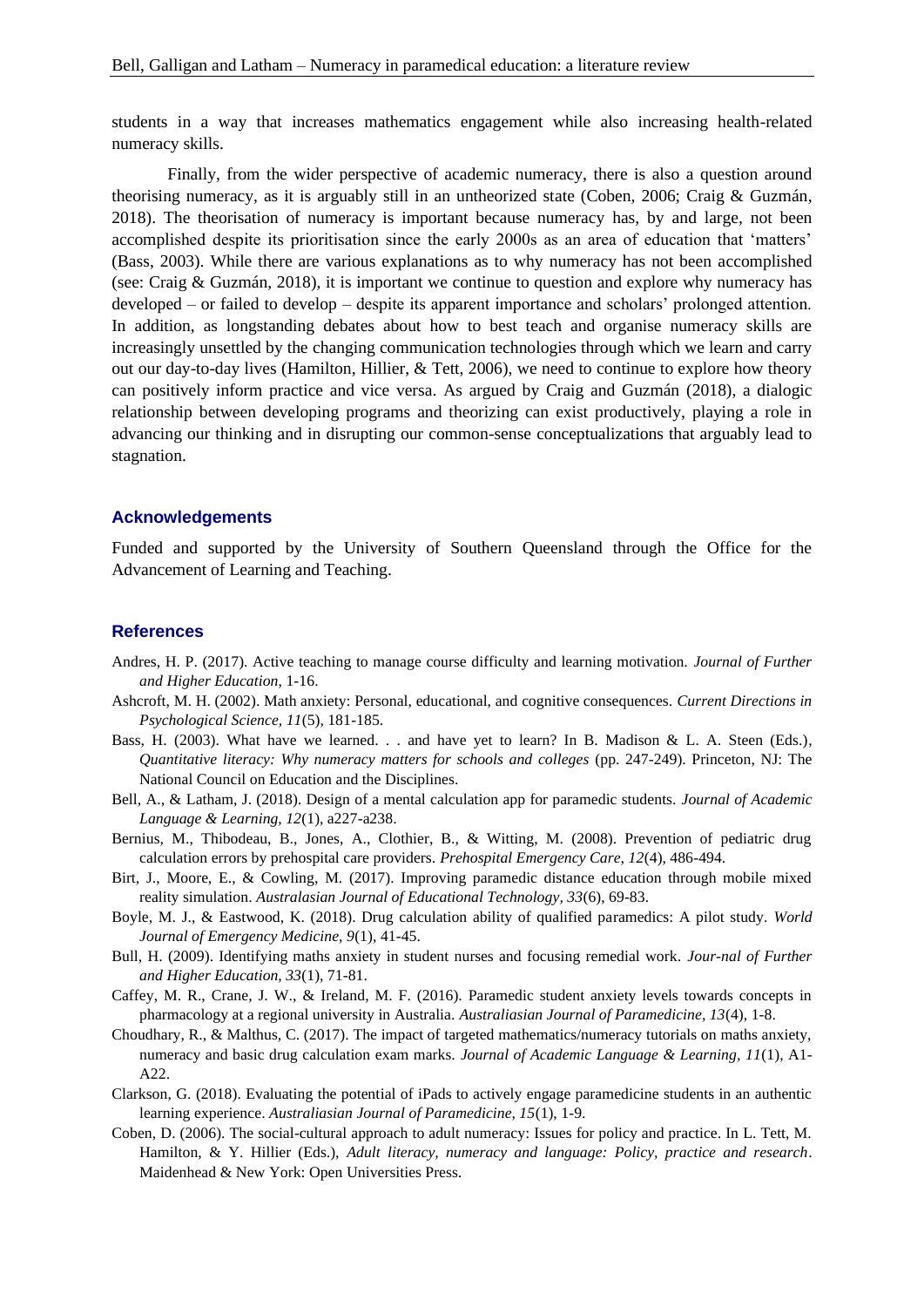- Coben, D., Hall, C., Hutton, B. M., Hall, D., Sabin, M., & Weeks, K. (2008). Numeracy for nursing: The case for a benchmark. In J. O'Donoghue (Ed.), *The Changing Face of Adults Mathematics Education: Learning from the Past, Planning for the Future. Proceedings of ALM-14, the 14th International Conference of Adults Learning Mathematics - A Research Forum (ALM)* (pp. 88-102). Limerick: University of Limerick in association with ALM.
- Coben, D., & Weeks, K. (2014). Meeting the mathematical demands of the safety-critical workplace: medication dosage calculation problem-solving for nursing. *Educational Studies in Mathematics, 86*(2), 253-270.
- Cotta, K. I., Shah, S., Almgren, M. M., Macias-Moriarity, L. Z., & Mody, V. (2016). Effectiveness of flipped classroom instructional model in teaching pharmaceutical calculations. *Currents in Pharmacy Teaching and Learning, 8*(5), 656-653.
- Coyne, E., Needham, J., & Rands, H. (2013). Enhancing student nurses' medication calculation knowledge: integrating theoretical knowledge into practice. *Nurse Education Today, 33*(9), 1014-1019.
- Craig, J., & Guzman, L. (2018). Six propositions of a social theory of numeracy: Interpreting an influential theory of literacy. *Numeracy: Advancing Education in Quantitative Literacy, 11*(2), Article 2 (pp1-24).
- Crossman, M. (2009). Technical and environmental impact on medication error in paramedic practice: A review of causes, consequences and strategies for prevention. *Journal of Emergency Primary Health Care, 7*(3), 1- 10.
- Dalby, T., Robinson, C., Abdulla, S., Galligan, L., Fredericks, A., Pigozzo, R., & Wandel, A. (2013). Students' mathematical preparation Part B: Students' perceptions. In D. King, B. Loch, & L. Rylands (Eds.), *Shining through the fog: The 9th Delta Conference of teaching and learning of undergraduate mathematics and statistics* (pp. 30-39). Kingswod, NSW: The University of Western Sydney, School of Computing, Engineering and Mathematics.
- Devenish, A. S. (2014). *Experiences in becoming a paramedic: A qualitative study examining the professional socialisation of university qualified paramedics.* (PhD), Queensland University of Technology,
- Dubovi, I., Levy, S. T., & Dagan, E. (2017). Situated simulation-based learning environment to improve proportional reasoning in nursing students. *International Journal of Science and Mathematics Education*, 1- 19.
- Eastwood, K., Boyle, M. J., & Williams, B. (2012). Undergraduate paramedic students cannot do drug calculations. *World Journal of Emergency Medicine, 3*(3), 221-226.
- Eastwood, K. J., Boyle, M. J., Kim, V., Stam, N., & Williams, B. (2015). Mathematical ability of first year undergraduate paramedic students - A before and after study. *Nurse Education Today, 35*(11), 1125-1129.
- Eastwood, K. J., Boyle, M. J., & Williams, B. (2009). Paramedics' ability to perform drug calculations. *The Western Journal of Emergency Medicine, 10*(4), 240-243.
- Elliott, M., Joyce, J., 2005. Mapping drug calculation skills in an undergraduate nursing curriculum. Nurse Education in Practice 5 (4), 225–229. http://dx.doi.org/10.1016/j.nepr.
- Foss, B., Løkken, A., Leland, A., Stordalen, J., Mordt, P., & Oftedal, B. F. (2014). Digital game-based learning: A supplement for medication calculation drills in nurse education. *E-learning and Digital Media, 11*(4), 342-349.
- Foss, B., Mordt, P., Oftedal, B. F., & Løkken, A. (2013). Medication calculation: The potential role of digital game-based learning in nurse education. *CIN: Computers, Informatics, Nursing, 31*(12), 589-593.
- Galligan, L. (2011). Measuring academic numeracy: Beyond competence testing. In J. Clark, B. Kissane, J. Mousley, T. Spencer, & S. Thornton (Eds.), *Mathematics: Traditions and [new] practices. (Proceedings of the 34th annual conference of the Mathematics Education Research Group of Australasia and the Australian Association of Mathematics Teachers)* (pp. 288-296). Adelaide: AAMT and MERGA.
- Galligan, L. (2013). A systematic approach to embedding academic numeracy at university. *Higher Education Research & Development,* 32(5), 734-747.
- Glaister, K. (2007). The presence of mathematics and computer anxiety in nursing students and their effects on medication dosage calculations. *Nurse Education Today, 27*(4), 341-347.
- Goliath Business News (2007). Closing achievement gaps: revisiting Benjamin S. Bloom's "Learning for Mastery". Retieved from goliath.ecnext.com/com2 /g0199-7569450 on 20/05/2011.
- Guze, P. A. (2015). Using technology to meet the challenges of medical education. *Transactions of the American Clinical and Climatological Association, 126*, 260-270.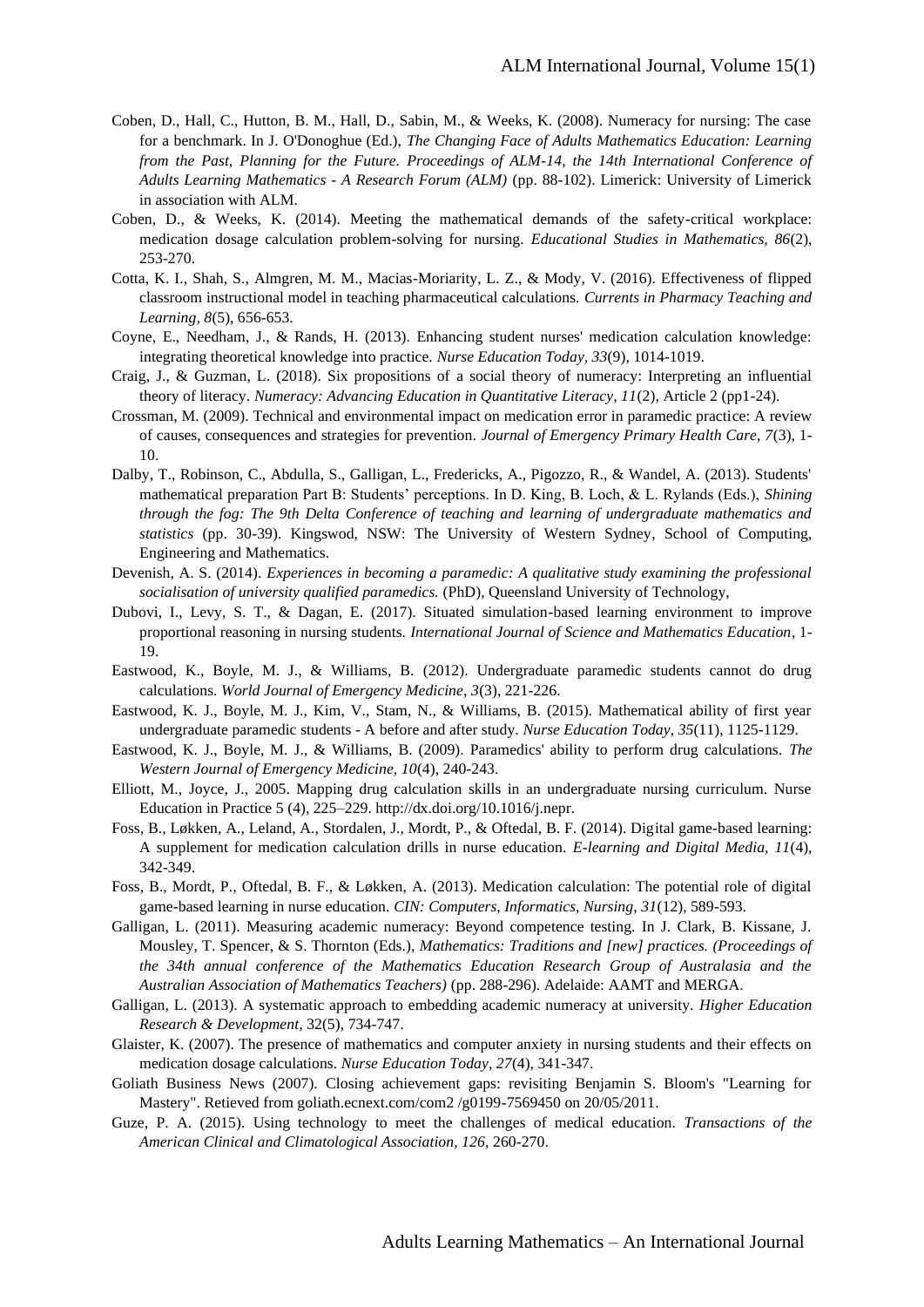- Hallam, K. T., Livesay, K., Morda, R., Sharples, J., Jones, A., & de Courten, M. (2016). Do commencing nursing and paramedicine students differ in interprofessional learning and practice attitudes: evaluating course, socio-demographic and individual personality effects. *BMC Medical Education, 16*(80), 1-9.
- Hamilton, M., Hillier, Y., & Tett, L. (2006). Introduction: Social practice of adult literacy, numeracy and language. In L. Tett, M. Hamilton, & Y. Hillier (Eds.), *Adult literacy, numeracy and language: Policy practice and research* (pp. 1-18). Maidenhead & New York: Open University Press.
- Harris, W., Rotheram, A., Pearson, S., Lucas, P. V., Edwards, D., Bowerman, L., & Williams, A.-M. (2017). Paramedic confidence in estimating external blood loss. *Australiasian Journal of Paramedicine, 14*(3), 1-8.
- Hembree, R. (1990). The nature, effects, and relief of mathematics anxiety. *Journal for Research in Mathematics Education, 21*(1), 33-46.
- Holmes, L., Jones, R., Brightwell, R., & Cohen, L. (2017). Student paramedic anticipation, confidence and fears: Do undergraduate courses prepare student paramedics for the mental health challenges of the profession? *Australiasian Journal of Paramedicine, 14*(4), 1-11.
- Hou, X.-Y., Rego, J., & Service, M. (2013). Review article: Paramedic education opportunities and challenges in Australia. *Emergency Medicine Australasia, 25*(2), 114-119.
- Huang, B., Hew, K. F., & Lo, C. K. (2018). Investigating the effects of gamification-enhanced flipped learning on undergraduate students' behavioral and cognitive engagement. *Interactive Learning Environments*, 1-21.
- Hubble, M. W., Pascal, K. R., & Sanders, T. A. (2000). Medication calculation skills of practicing paramedics. *Prehospital Emergency Care, 4*(3), 253-260.
- Hunter Revell, S. M., & McCurry, M. K. (2013). Effective pedagogies for teaching math to nursing students: A literature review. *Nurse Education Today, 33*(11), 1352-1356.
- Hutton, M., Coben, D., Hall, C., Rowe, D., Sabin, M., Weeks, K., & Woolley, N. (2010). Numeracy for nursing, report of a pilot study to compare outcomes of two practical simulation tools—An online medication dosage assessment and practical assessment in the style of objective structured clinical examination. *Nurse Education Today, 30*(7), 608-614.
- Jackson, N. V., & De Carlo, J. J. (2011). Problem solved: dosage calculation in a nursing program. *Nurse Educator, 36*(2), 80-83.
- Jarvis, D. H., Kozuskanich, A., Law, B., & McCullough, K. D. (2013). The techno-numerate nurse: Results of a study exploring nursing student and nurse perceptions of workplace mathematics and technology demands. *Quality Advancement in Nursing Education - Avancées en formation infirmière, 1*(2), 1-20.
- Johnston, B. (1994). Critical numeracy. *The Fine Print, 16*(4), 32-36.
- Joyce, C., Hine, G., & Anderton, R. (2017). The association between secondary mathematics and first year university performance in health sciences. *Issues in Educational Research, 27*(4), 770-783.
- Karabag Aydin, A. K., & Dinc, L. (2017). Effects of web-based instruction on nursing students' arithmetical and drug dosage calculation skills. *Computers, informatics, nursing: CIN, 35*(5), 262-269.
- Kay, R., & Kletskin, I. (2012). Evaluating the use of problem-based video podcasts to teach mathematics in higher education. *Computers & Education, 59*(2), 619-627.
- Laing, A., Devenish, S., Lim, D., & Tippett, V. (2014). *The future Australian paramedic workforce: A snapshot of undergraduate paramedic students*. Paper presented at the Paramedics Australasian International Conference 2014, Gold Coast.
- Latimer, S., Hewitt, J., Stanbrough, R., & McAndrew, R. (2017). Reducing medication errors: Teaching strategies that increase nursing students' awareness of medication errors and their prevention. *Nurse Education Today, 52*, 7-9.
- Leblanc, V. R., Mcarthur, B., King, K., & Lepine, T. (2005). Paramedic performance in calculating drug dosages following stressful scenarios in a human patient simulator. *Prehospital Emergency Care, 9*(4), 439- 444.
- Mackie, J. E., & Bruce, C. D. (2016). Increasing nursing students' understanding and accuracy with medical dose calculations: A collaborative approach. *Nurse Education Today, 40*, 146-153.
- McMullan, M. (2018). Evaluation of a medication calculation mobile app using a cognitive load instructional design. *International Journal of Medical Informatics, 118*, 72-77.
- McMullan, M., Jones, R., & Lea, S. (2012). Math anxiety, self-efficacy, and ability in British undergraduate nursing students. *Research in Nursing & Health, 35*(2), 178-186.
- Nicholas, J., Poladian, L., Mack, J., & Wilson, R. (2015). Mathematics preparation for university: Entry, pathways and impact on performance in first year science and mathematics subjects. *International Journal of Innovation in Science and Mathematics Education, 23*(1), 37-51.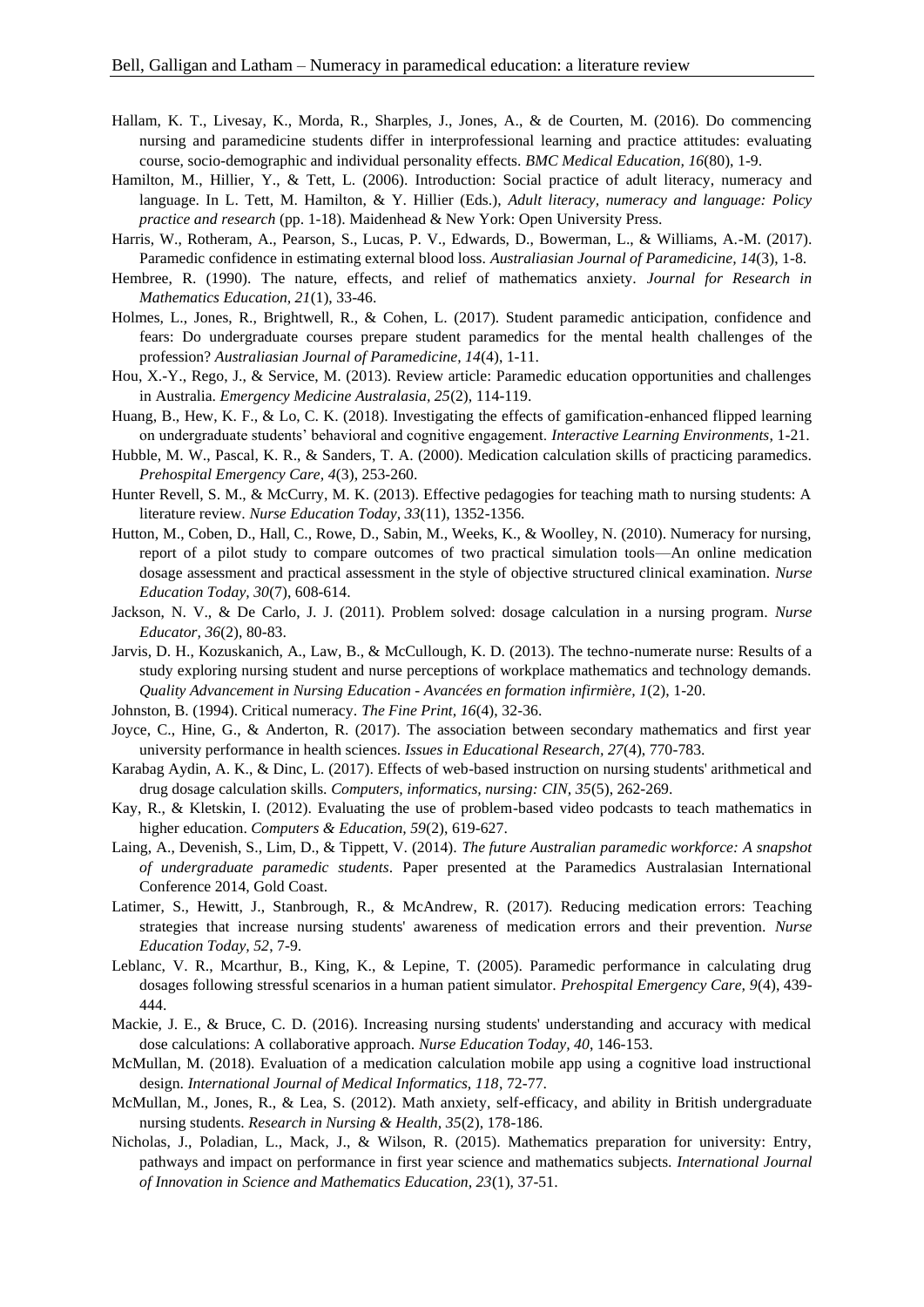O'Meara, P. (2011). So how can we frame our identity? *Journal of Paramedic Practice, 3*(2), 57.

- O'Meara, P., Maguire, B., Jennings, P., & Simpson, P. (2015). Building an Australasian paramedicine research agenda: A narrative review. *Health Research Policy and Systems, 13*, 79-83. doi:10.1186/s12961-015-0065-  $\Omega$
- O'Meara, P., Williams, B., Dicker, B., & Hickson, H. (2014). *Health Workforce Australian Final Report. Paramedicine clinical placement duration and quality variance: An international benchmarking study*  Bendigo: La Trobe University. Report commissioned for Health Workforce Australia. Retrieved from http://arrow.latrobe.edu.au:8080/vital/access/manager/Repository/latrobe:37333.
- Rainboth, L., & Demasi, C. (2006). Nursing students' mathematic calculation skills. *Nurse Education in Practice, 6*(6), 347-353.
- Ramjan, L. M., Stewart, L., Salamonson, Y., Morris, M. M., Armstrong, L., Sanchez, P., & Flannery, L. (2014). Identifying strategies to assist final semester nursing students to develop numeracy skills: A mixed methods study. *Nurse Education Today, 34*(3), 405-412.
- Rylands, L., & Shearman, D. (2015). Supporting engagement or engaging support? *International Journal of Innovation in Science and Mathematics Education, 23*(1), 64-73.
- Schwartz, T. (2014). Flipping the statistics classroom in nursing education. *Journal of Nursing Education, 53*(4), 199-206.
- Shelton, C. (2016). Students who developed logical reasoning skills reported improved confidence in drug dose calculation: Feedback from remedial maths classes. *Nurse Education Today, 41*, 6-11.
- Sneck, S., Saarnio, R., Isola, A., & Boigu, R. (2016). Medication competency of nurses according to theoretical and drug calculation online exams: A descriptive correlational study. *Nurse Education Today, 36*, 195-201.
- Stolic, S. (2014). Educational strategies aimed at improving student nurse's medication calculation skills: A review of the research literature. *Nurse Education in Practice, 14*(5), 491-503.
- Sulosaari, V., Huupponen, R., Puukka, P., Torniainen, K., & Leino-Kilpi, H. (2015). Factors associated with nursing students' medication competence at the beginning and end of their education. *BMC Medical Education, 15*(223), 1-11.
- Thompson, J., Grantham, H., & Houston, D. (2015). Paramedic capstone education model: Building work-ready graduates. *Australiasian Journal of Paramedicine, 12*(3), 1-8.
- van de Mortel, T., Whitehair, L. P., & Irwin, P. M. (2014). A whole-of-curriculum approach to improving nursing students' applied numeracy skills. *Nurse Education Today, 34*(3), 462-467.
- Varsavsky, C. (2010). Chances of success in and engagement with mathematics for students who enter university with a weak mathematics background. *International Journal of Mathematical Education in Science and Technology, 41*(8), 1037-1049.
- Wilkins, L. (2016). The role and positioning of numeracy in Australian universities does it matter? *Journal of Academic Language and Learning, 10*(1), A69-A86.
- Williams, B., Boyle, M. J., Winship, C., Brightwell, R., Devenish, S., & Munro, G. (2013). Examination of selfdirected learning readiness of paramedic undergraduates: A multi-institutional study. *Journal of Nursing Education and Practice, 3*(2), 102-111.
- Williams, B., & Davis, S. (2016). Maths anxiety and medication dosage calculation errors: A scoping review. *Nurse Education in Practice, 20*(September), 139-146.
- Williams, B., Fielder, C., Strong, G., Acker, J., & Thompson, S. (2015). Are paramedic students ready to be professional? An international comparison study. *International Emergency Nursing, 23*(2), 120-126. doi:10.1016/j.ienj.2014.07.004
- Williams, B., & Webb. (2015). A national study of paramedic and nursing students' readiness for interprofessional learning (IPL): Results from nine universities. *Nurse Education Today, 35*(9), e31-e37. doi:10.1016/j.nedt.2015.05.007
- Wright, K. (2008). Can effective teaching and learning strategies help student nurses to retain drug calculation skills? *Nurse Education Today, 28*(7), 856-864.
- Wright, K. (2009). The assessment and development of drug calculation skills in nurse education A critical debate. *Nurse Education Today, 29*(5), 544-548.
- Wright, K. (2010). Do calculation errors by nurses cause medication errors in clinical practice? A literature review. *Nurse Education Today, 30*, 85-97.
- Wright, K. (2012). The assessment of drug calculation skills Time to rethink the whole process. *Nurse Education Today, 32*(4), 341-344.